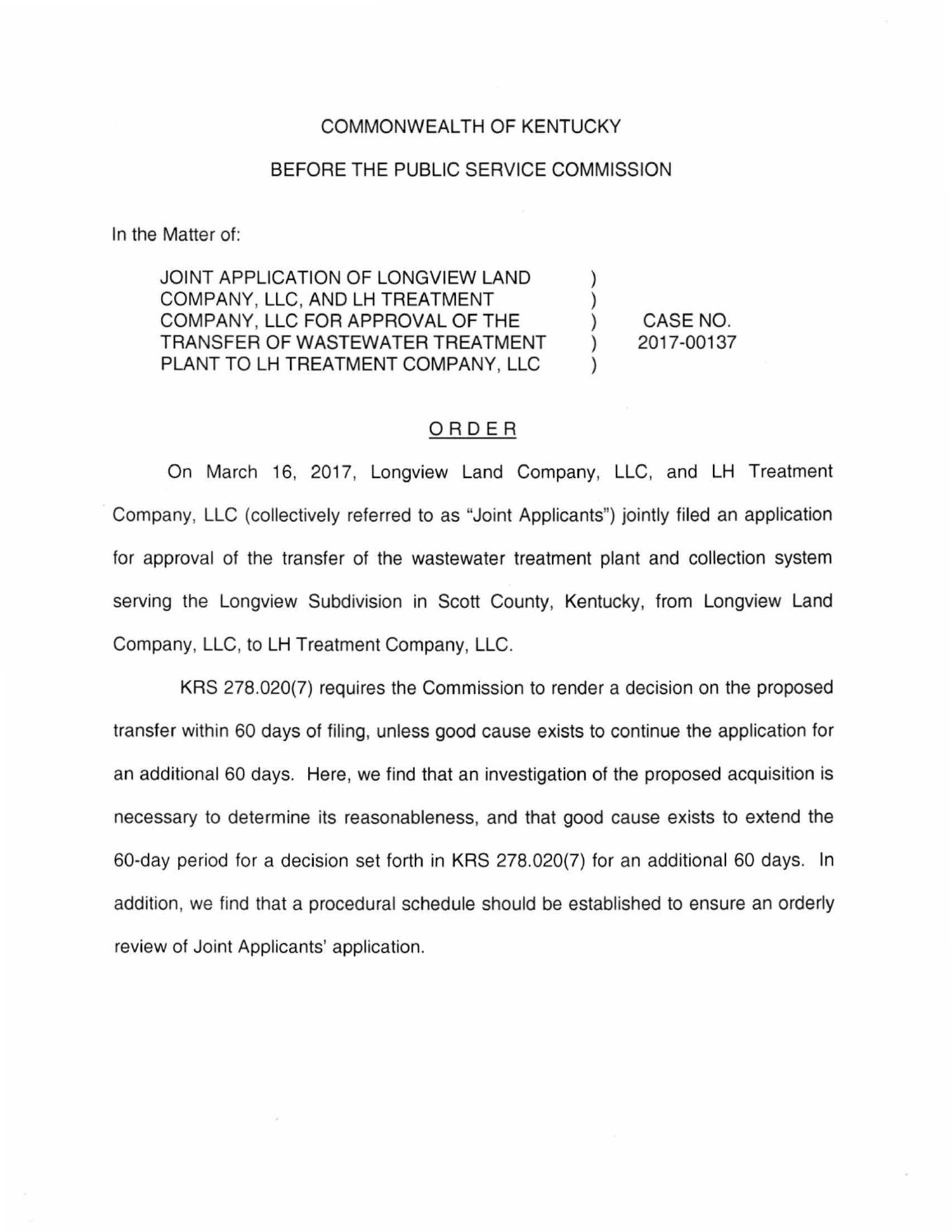## IT IS THEREFORE ORDERED that:

1. The time in which the Commission shall render its decision on the Joint Applicants' application is extended an additional 60 days from May 15, 2017, to July 14, 2017, pursuant to KRS 278.020(6).

2. Any motion to intervene shall be filed by May 10, 2017.

3. Any motion to intervene filed after May 10, 2017, shall show a basis for intervention and good cause for being untimely. If the untimely motion is granted, the movant shall accept and abide by the existing procedural schedule.

4. Requests to Joint Applicants for information shall be filed no later than May 17, 2017.

5. Joint Applicants' responses to requests for information shall be filed no later than May 31, 2017.

6. Any request for a formal hearing shall be filed no later than June 2, 2017.

By the Commission

ENTERED **MAY 0 3 2017**  KENTUCKY PUBLIC SERV!CE COMMISSION

ATTEST:

**Executive Director**